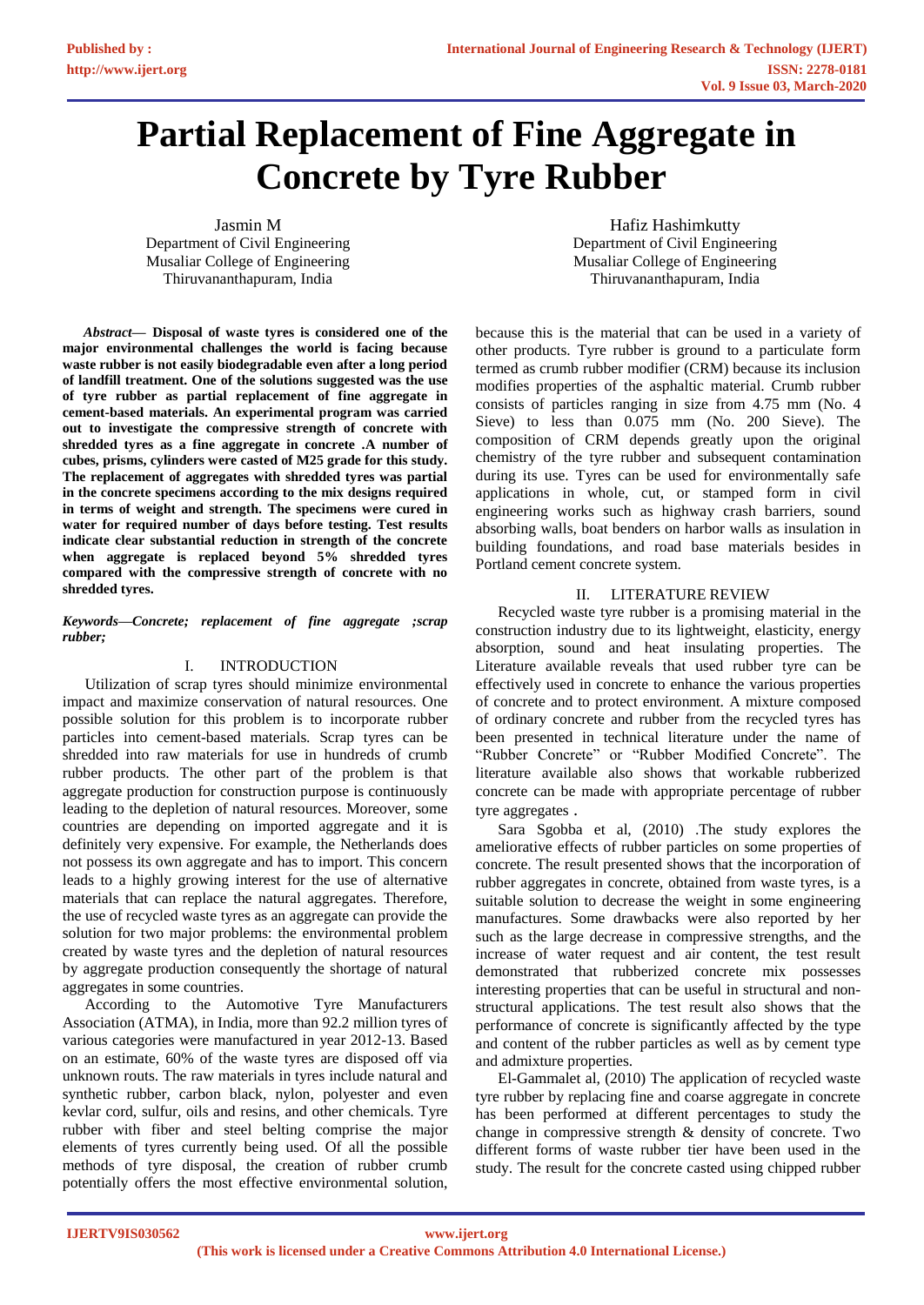as a full replacement to coarse aggregate shows a significant reduction in the density (about 30% reduction) & compressive strength (about 90% reduction) compared to controlled specimen. However significant ductility was observed before failure. The result obtained for the concrete casted using crumb rubber as a full replacement to sand shows significant reduction in compressive strength compared to controlled specimen but shows significant increase in compressive strength compared to the concrete casted using chipped rubber as a full replacement to coarse aggregate

Malek K. Batayneh et al, (2008).A research was carried out to find a positive method for disposing non-decaying materials, such as reuse in concrete mixes. Crumb rubber was used in the concrete mix to partially substitute for fine aggregate (sand) in various percentages of 20%, 40%, 60%, 80%, 100%. For each mix, cubes of 100x100x100 mm, cylinders of 150mm diameter by 300mm height, and small beams of 100x100x400 mm were prepared. All specimens were fabricated and then cured in water for 28 days in accordance with ASTM/C192M-06 Standard practices. For each concrete mix, slump test were performed and recorded at the casting time of the specimens. After curing, specimens were tested for compressive strength, split tensile strength & flexural strength in accordance with ASTM specified procedures. In his analysis he found that crumb rubber content in mix resulted in a decrease in both the slump  $\&$  unit weight of the mixtures. However mix still produced a workable mix in comparison with the control mix. He also reported the reduction in compressive strength, tensile strength & flexural strength (i.e. crumb rubber reduces all types of tested strength). On the basis of his analysis he concluded that higher the rubber content in the mix, the higher the reduction in compressive, tensile & flexural strengths hence it is not recommended to use this modified concrete in structural elements where higher strength is required but it can be used in many other construction elements like partition walls, road barriers, pavements sidewalks, etc.

F. Hernadez-Olivares et al, (2002) According to his analysis the addition of crumb rubber tyre rubber volume fractions up to 5% in a cement matrix does not imply a significant variation on the concrete mechanical features, either maximum stresses or elastic modulus. The mechanical static test result for compressive, indirect tension (Brazilian method) & four point bending strength on standard specimen with fibre reinforcement concrete at 7 & 28 days showed an admissible dispersion as compared to controlled mix. According to F. Hernadez-Olivares rubber fibre-filled specimens show larger result dispersions than sets without fibre, and Gauss distribution is wider in the first case than in the second. It means that Fibre-filled concrete is less reliable than controlled mix (without any fibre) and maximum compressive strength decreases slightly.

In dynamic compression test when a periodic compressive load was applied on the material, shows relaxation on rubber filled concrete. The strain effect appears delayed with regard to the moment when the load is applied. This delay on the deformation is a direct consequence of the internal nature of the material. Specimens with higher fibre volumetric fraction (5%) dissipated more energy than lower contents of fibre (3.5%). The high percentage of the specific energy dissipated

(between 23% & 30%), which makes this material with high contents of recycled tyre rubber an optimal candidate for absorbing and dissipating energy under dynamic actions without damage.

## III. OBJECTIVES AND SCOPE OF THE STUDY

## *A. Objectives*

The specific objectives of this study are listed as follows:

- With the increase in urbanization, the number of cars and consequently the amount of used tyre is going to increase significantly in the near future. Hence, the non-environmental nature of these wastes is going to be a potential threat. This study can show an alternative way of recycling tyres by using them into concrete construction. Therefore, it is the aim of this study to introduce an environmental friendly technology, which can benefit the society and the nation."
- Application of used tyres in concrete construction is a new technology and a well-developed mix design for material proportioning is not available. Through this study, it is intended to arrive at a suitable mix proportion and percent replacement using locally available materials by partial replacement of the natural coarse aggregates with recycled coarse rubber aggregates. Hence the possibility of using waste tyres as an alternative construction material will be investigated.
- By conducting different laboratory tests on prepared specimens, it is intended to analyze the results.

## *B. Scope of the study*

Though rubberized concrete has proven its applications in various construction fields, still a lot of research has to be done to measure the elastic constants and mechanical properties of rubberized concretes by adding rubber in different volume proportions, water-cement ratios, aspect ratios and in different forms such as fiber chips, powder form, etc. so that the appropriate strength can be explored. Here the study is conducted with varying percentage of scrap pieces of rubber in concrete viz 5%, 10%, 20%.

## IV. EXPERIMENTAL INVESTIGATIONS

Various materials needed for the theses work were collected and their initial tests were performed. The details of the experimental investigation are given below.

## *A. Workability Aspect*

For each mix the fresh property of concrete is ascertained using the slump test and compacting factor test. Different methods are available to check the workability of port land cement concrete.

 The slump test is a means of assessing the consistency of fresh concrete. It is used, indirectly, as a means of checking that the correct amount of water has been added to the mix. The test is an empirical test that measures the workability of fresh concrete. More specifically, it measures consistency between batches. The test is popular due to the simplicity of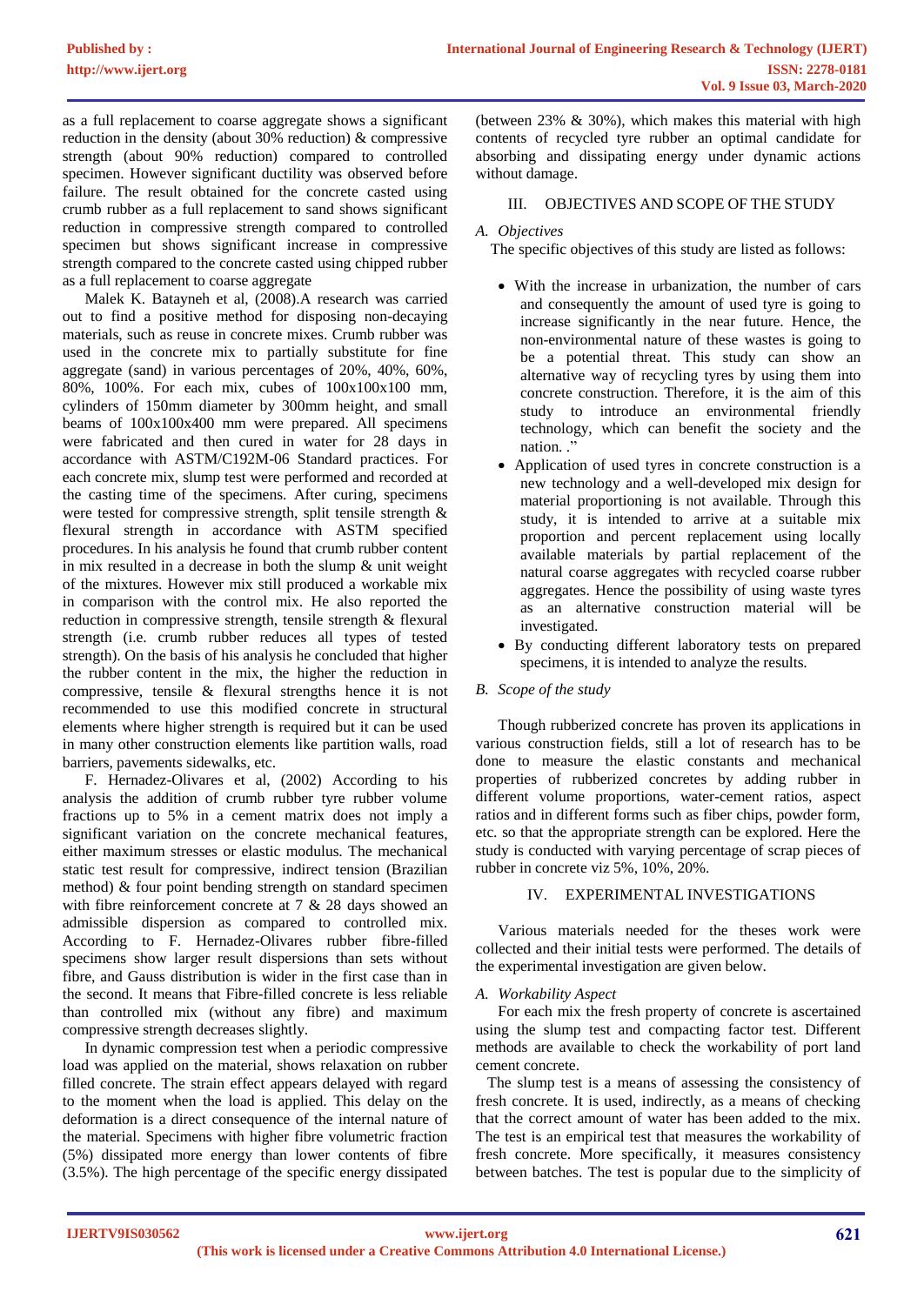$Fc = P/A$ 

apparatus used and simple procedure. The steel slump cone is placed on a solid, impermeable, level base and filled with the fresh concrete in three equal layers. Each layer is rodded 25 times to ensure compaction. The third layer is finished off level with the top of the cone. The cone is carefully lifted up, leaving a heap of concrete that settles or 'slumps' slightly. The upturned slump cone is placed on the base to act as a reference, and the difference in level between its top and the top of the concrete is measured and recorded to the nearest 5 mm to give the slump of the concrete.

The compaction factor test measures the degree of compaction resulting from the application of a standard amount of work. The test was developed in Britain in the late 1940s and has been standardized as British Standard 1881- 103. The test has typically been used in precast operations and at large construction sites. The specimens confirms the IS specification are selected. Compared to the slump test, the apparatus is bulky and a balance is required to perform measurements.

Compacting Factor =  $W_p / W_f$  (1)

 $W_p$  = weight of partially compacted concrete  $W_f$  = weight of fully compacted concrete

#### *B. Determination of hardened state properties*

Different tests were conducted in the laboratory to determine the mechanical properties such as compressive strength, split tensile strength, flexural strength of design mix and the partial replacement of fine aggregate by rubber in concrete mix. For determining the properties of hardened concrete the specimen sizes and number of specimens required for each test are given in Table I. All the specimens were tested after 7 and 28 days of curing.

| Sl<br>no | <b>Hardened properties</b>            | <b>Specimens</b> | <b>Dimensio</b><br>ns | No of<br>spec-<br>imens |
|----------|---------------------------------------|------------------|-----------------------|-------------------------|
|          | Compressive                           | Cubes            | 150X150               | 6                       |
|          | strength of concrete                  |                  | X150mm                |                         |
| 2        | Flexural<br>οf<br>strength            | Prisms           | 500x100               | 3                       |
|          | concrete                              |                  | $x100$ mm             |                         |
|          |                                       |                  | Diameter              | 3                       |
| 3        | Split tensile strength of<br>concrete | Cylinders        | :150 $mm$             |                         |
|          |                                       |                  | Height                |                         |
|          |                                       |                  | $:300$ mm             |                         |

TABLE I SIZE AND NUMBER OF SPECIMENS

Compression test is the most common method conducted on hardened concrete partly because it is an easy test to perform, and partly because most of the desirable characteristics properties of concrete are qualitatively related to its compressive strength. Standard cubes of size 150mm x150mm x 150mm are used. The capacity of testing machine is 1600 KN. The specimens are placed in the machine such that the load is applied to opposite sides of the casting face of the cubes. The rate of loading is  $140/cm<sup>2</sup>/minute$ . The maximum load applied to the specimen is recorded. The compressive strength Fc is found out from the given equation .

Where,

 $P =$  Compressive load at failure  $(N)$ 

 $A = Cross$  sectional area (mm<sup>2</sup>)

Similar to conventional concrete, rubber aggregate concrete is also relatively strong in compression and weak in tension. Standard prisms of size 100 mm x 100 mm x 500 mm are used to determine the flexural strength. The specimens are placed in the machine such that the load is applied to the top surface as cast in the mould along two lines spaced 13 cm apart. The axis of the specimen is carefully aligned with the axis of the loading device. The rate of loading is 180 kg/minute. The load is applied until the specimen failed and the maximum load applied to the specimen during the test is recorded. Flexural strength is determined from the equation given below.

Flexural strength or modulus of rupture ,

$$
F_b = \frac{PL}{h d^2} \ge 0.7 \sqrt{f_{ck}}
$$

Where,  $P = F$ lexural load (N)

 $L =$  Length of specimen (mm)

 $b =$  Width of specimen (mm)

 $d =$  Height of specimen (mm)

Split tensile test is carried out on cylindrical specimens of 150 mm diameter and 300 mm height. The test is carried as per IS 5816-1999.The test is carried out by placing a cylindrical specimen horizontally between the loading surfaces of a compression testing machine and the load is applied until failure of the cylinder, along the vertical diameter. In this test, the compressive load is applied along the opposite generators of a concrete cylinder placed with its axis horizontal between the platens of a compression testing machine of capacity 1000 KN. Due to the applied loading a fairly uniform tensile stress is induced over nearly two-third of the loaded diameter. The magnitude of splitting tensile stress ie, acting in a direction perpendicular to the line of action of applied compression is given by;

$$
T_{SP} = \frac{2P}{\pi DL}
$$
  $\star$  1/10<sup>th</sup> of characteristic strength

Where,

 $T_{SP}$  = Split tensile strength  $P =$  Tensile load at failure  $(N)$  $D =$ Diameter (mm)  $L =$  Length of the specimen (mm)

#### V. RESULTS AND DISCUSSION

The percentage of fine aggregates was partially replaced by different percentage crumb rubber in normal concrete. The fresh and hardened properties of rubcrete and various tests were carried out to study the hardened properties, flexural behaviour and durability performance of rubcrete..

## *A. Workability Aspect*

The workability characteristics obtained is discussed in Table II and Table III.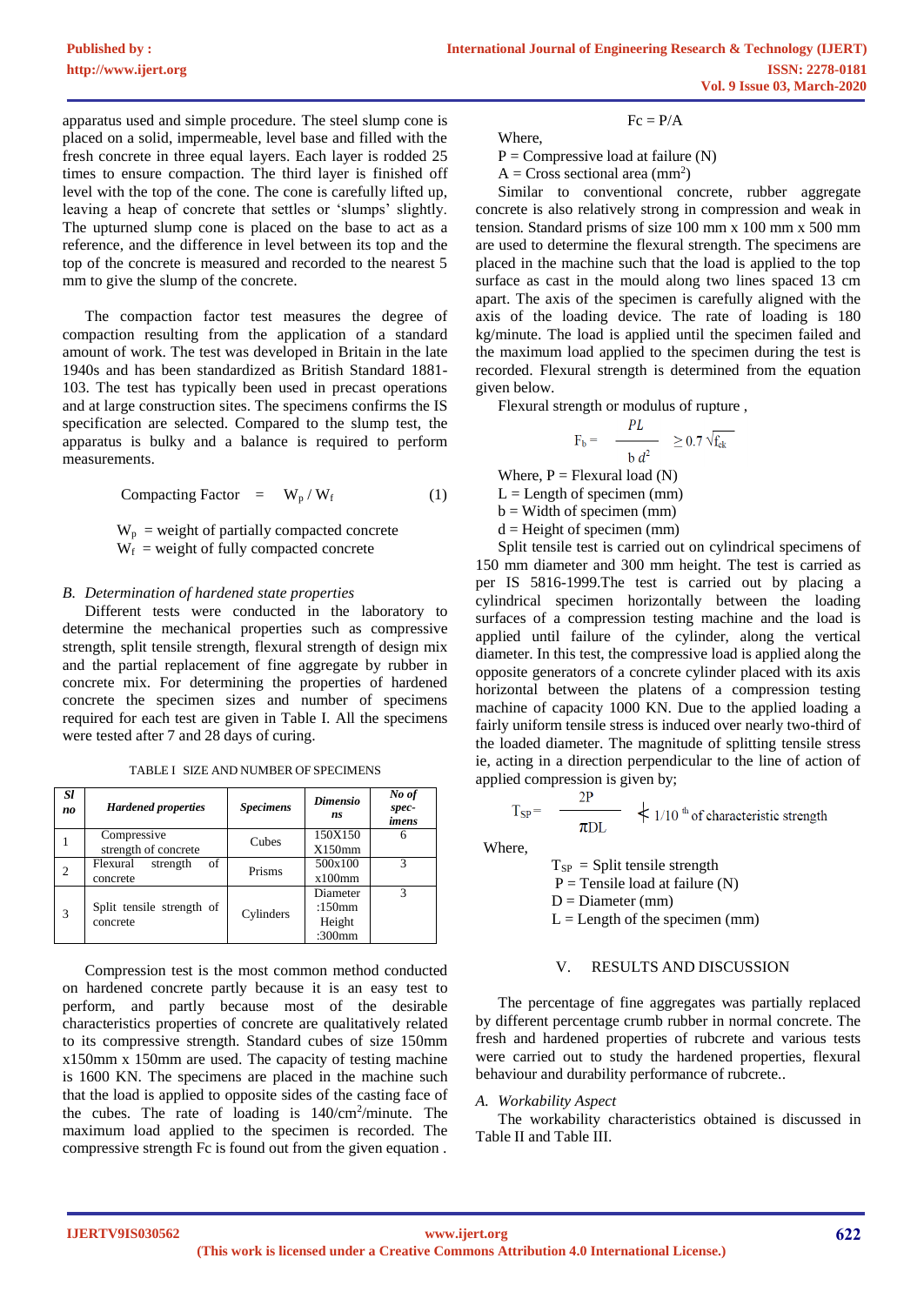## TABLE II SLUMP CHARACTERISTICS

| Workability of Concrete In terms of Slump Value |                                 |                     |  |
|-------------------------------------------------|---------------------------------|---------------------|--|
| SI.<br>No:                                      | <b>Test Series</b>              | Slump Value<br>(mm) |  |
|                                                 | Normal<br>concrete              | 80                  |  |
| 2                                               | Rubberised concrete<br>(5%)     | 90                  |  |
| 3                                               | Rubberised concrete<br>$(10\%)$ | 50                  |  |
|                                                 | Rubberised concrete<br>(20%)    | 50                  |  |

#### TABLE III COMPACTING FACTOR TEST RESULTS

| Workability of Concrete In terms of Compacting Factor |                                 |                          |  |
|-------------------------------------------------------|---------------------------------|--------------------------|--|
| S1.<br>No:                                            | <b>Test Series</b>              | <b>Compacting Factor</b> |  |
|                                                       | Normal<br>concrete              | 0.963                    |  |
| 2                                                     | Rubberised concrete<br>(5%)     | 0.978                    |  |
| 3                                                     | Rubberised concrete<br>$(10\%)$ | 0.87                     |  |
|                                                       | Rubberised concrete             | 0.88                     |  |

From the details obtained from the above tables, at 5 % partial replacement of fine aggregate by crumb rubber, the workability is greater than that of normal concrete. When the crumb rubber content is increased there is a reduction in slump value and compacting factor respectively. Graphical representation of this trends are shown in Fig.1 and Fig.2 respectively.



Fig. 1 Variation of Slump Value V/S Percentage of Crumb Rubber



#### Fig.2 Variation of Compacting Factor V/S Percentage of Crumb Rubber

#### *B. Hardened State Properties*

Various tests to evaluate the hardened state properties of concrete at different levels of partial replacement of fine aggregate by crumb rubber were performed. The results obtained are discussed in the following tables

| % of Rubber | Specimen<br>No: | Maximum<br>Load Applied<br>(kN/min) | Compressive<br>Strength<br>(N/mm <sup>2</sup> ) | Average<br>Compressive<br>Strength<br>$(N/mm^2)$ |
|-------------|-----------------|-------------------------------------|-------------------------------------------------|--------------------------------------------------|
|             |                 | 445                                 | 19.77                                           | 19.18                                            |
| 0           | 2               | 455                                 | 20.22                                           |                                                  |
|             | 3               | 395                                 | 17.55                                           |                                                  |
|             |                 | 565                                 | 25.11                                           | 23.7                                             |
| 5           | $\overline{2}$  | 525                                 | 23.33                                           |                                                  |
|             | 3               | 510                                 | 22.667                                          |                                                  |
|             |                 | 250                                 | 11.11                                           | 11.7                                             |
| 10          | $\overline{2}$  | 255                                 | 11.33                                           |                                                  |
|             | 3               | 285                                 | 12.667                                          |                                                  |
|             |                 | 210                                 | 9.33                                            | 10.221                                           |
| 20          | $\overline{2}$  | 230                                 | 10.22                                           |                                                  |
|             | 3               | 250                                 | 11.11                                           |                                                  |

#### TABLE IV 7 DAYS COMPRESSIVE STRENGTH TEST

TABLE V. 28 DAYS COMPRESSIVE STRENGTH TEST

| 28 Days Test |                 |                                     |                                       |                                                            |
|--------------|-----------------|-------------------------------------|---------------------------------------|------------------------------------------------------------|
| % of Rubber  | Specimen<br>No: | Maximum<br>Load Applied<br>(kN/min) | Compressive<br>Strength<br>$(N/mm^2)$ | Average<br>Compressive<br>Strength<br>(N/mm <sup>2</sup> ) |
|              |                 | 530                                 | 23.55                                 |                                                            |
| $\mathbf{0}$ | $\overline{2}$  | 510                                 | 22.667                                | 24.589                                                     |
|              | 3               | 620                                 | 27.55                                 |                                                            |
|              |                 | 630                                 | 28                                    |                                                            |
| 5            | $\overline{2}$  | 650                                 | 28.88                                 | 29.033                                                     |
|              | 3               | 680                                 | 30.22                                 |                                                            |
|              |                 | 440                                 | 19.55                                 |                                                            |
| 10           | 2               | 470                                 | 20.88                                 | 21.55                                                      |
|              | 3               | 545                                 | 24.22                                 |                                                            |
|              |                 | 240                                 | 10.667                                |                                                            |
| 20           | $\overline{2}$  | 355                                 | 15.77                                 | 13.849                                                     |
|              | 3               | 340                                 | 15.11                                 |                                                            |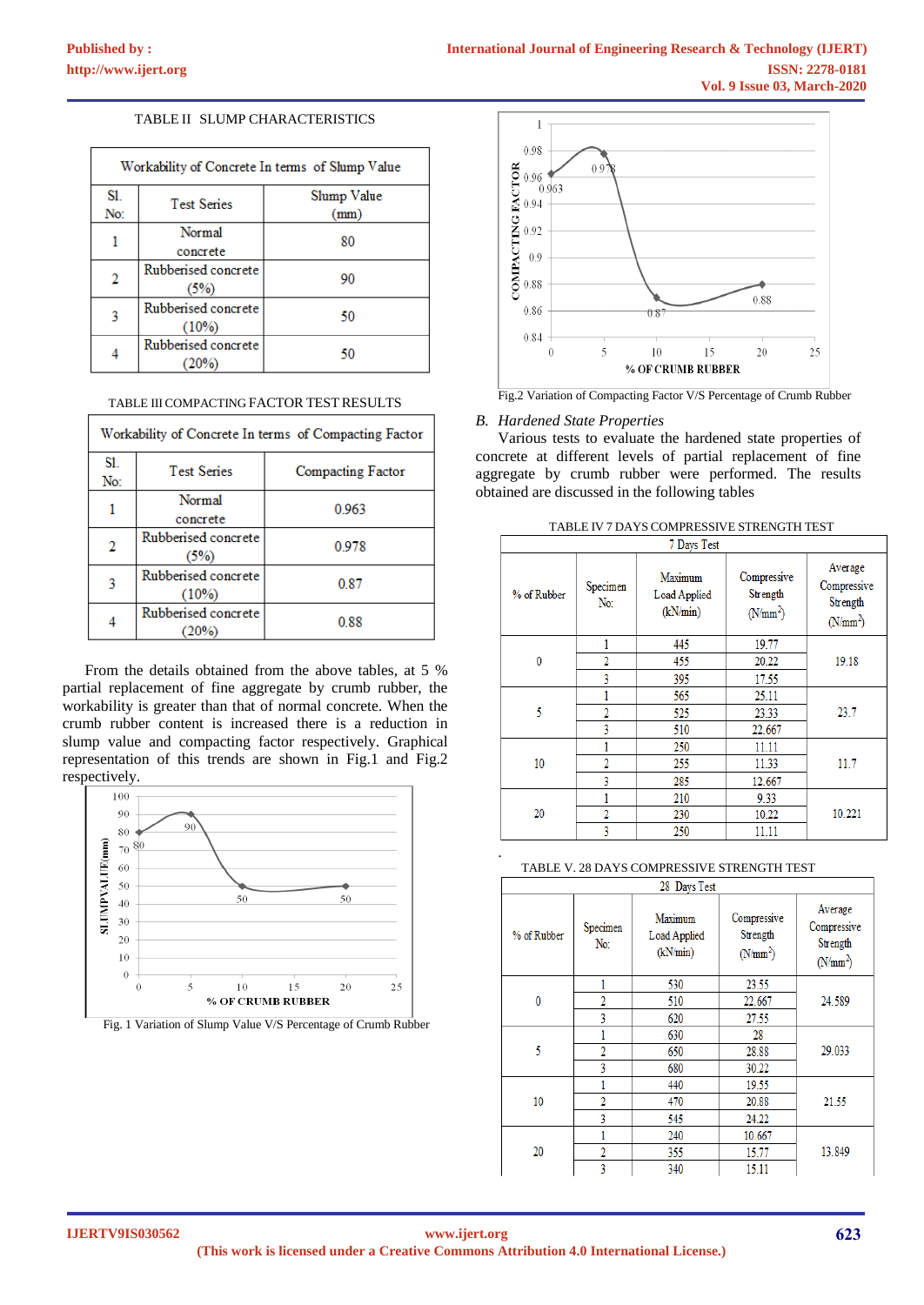# **Published by :**

| TABLE VI .28 DAYS FLEXURAL STRENGTH TEST |                 |                                     |                                              |                                                   |
|------------------------------------------|-----------------|-------------------------------------|----------------------------------------------|---------------------------------------------------|
| 28 Days Test                             |                 |                                     |                                              |                                                   |
| % of Rubber                              | Specimen<br>No: | Maximum<br>Load Applied<br>(kN/min) | Flexural<br>Strength<br>(N/mm <sup>2</sup> ) | Average<br><b>Flexural Strength</b><br>$(N/mm^2)$ |
|                                          | 1               | 11                                  | 4.4                                          |                                                   |
| 0                                        | 2               | 10.5                                | 4.2                                          | 4.8                                               |
|                                          | 3               | 14.5                                | 5.8                                          |                                                   |
|                                          |                 | 11.5                                | 4.6                                          |                                                   |
| 5                                        | 2               | 11.5                                | 4.6                                          | 4.33                                              |
|                                          | 3               | 9.5                                 | 3.8                                          |                                                   |
|                                          |                 | 8.5                                 | 3.4                                          |                                                   |
| 10                                       | $\overline{2}$  | 11.5                                | 4.6                                          | 3.8                                               |
|                                          | 3               | 8.5                                 | 3.4                                          |                                                   |
|                                          | 1               | 2.5                                 |                                              |                                                   |
| 20                                       | 2               | 3.5                                 | 1.4                                          | 1.333                                             |
|                                          | 3               |                                     | 1.6                                          |                                                   |

#### TABLE VII 28DAYS SPLIT TENSILE STRENGTH TEST









 Fig.4 Variation of 28 Day Flexural Strength v/s Percentage of Crumb Rubber



Crumb Rubber

## VI. CONCLUSIONS AND FUTURE SCOPE

This study represents the effect of waste tyre crumb rubber particle of size passing through 4.75 mm IS sieve used in concrete on compressive, flexural and split tensile strength. From the results obtained during investigation following conclusions can be drawn:

- 5% replacement of crumb rubber has more workability, strength in compression and tensile strength than the regular M25 concrete.
- 5% replacement of crumb rubber has low flexural strength than normal concrete but it confirms the IS specification hence it can be used construction purpose.
- For rubberized concrete, the test results show that the addition of rubber aggregate more than 5% will result in a reduction in concrete compressive strength compared with the normal concrete. This reduction increased with increasing percentage of rubber aggregate. Losses in compressive strength are observed. The reason for the strength reduction is due to lack of adhesion at the boundaries of the rubber aggregate, soft rubber particles behave as voids in the concrete matrix.